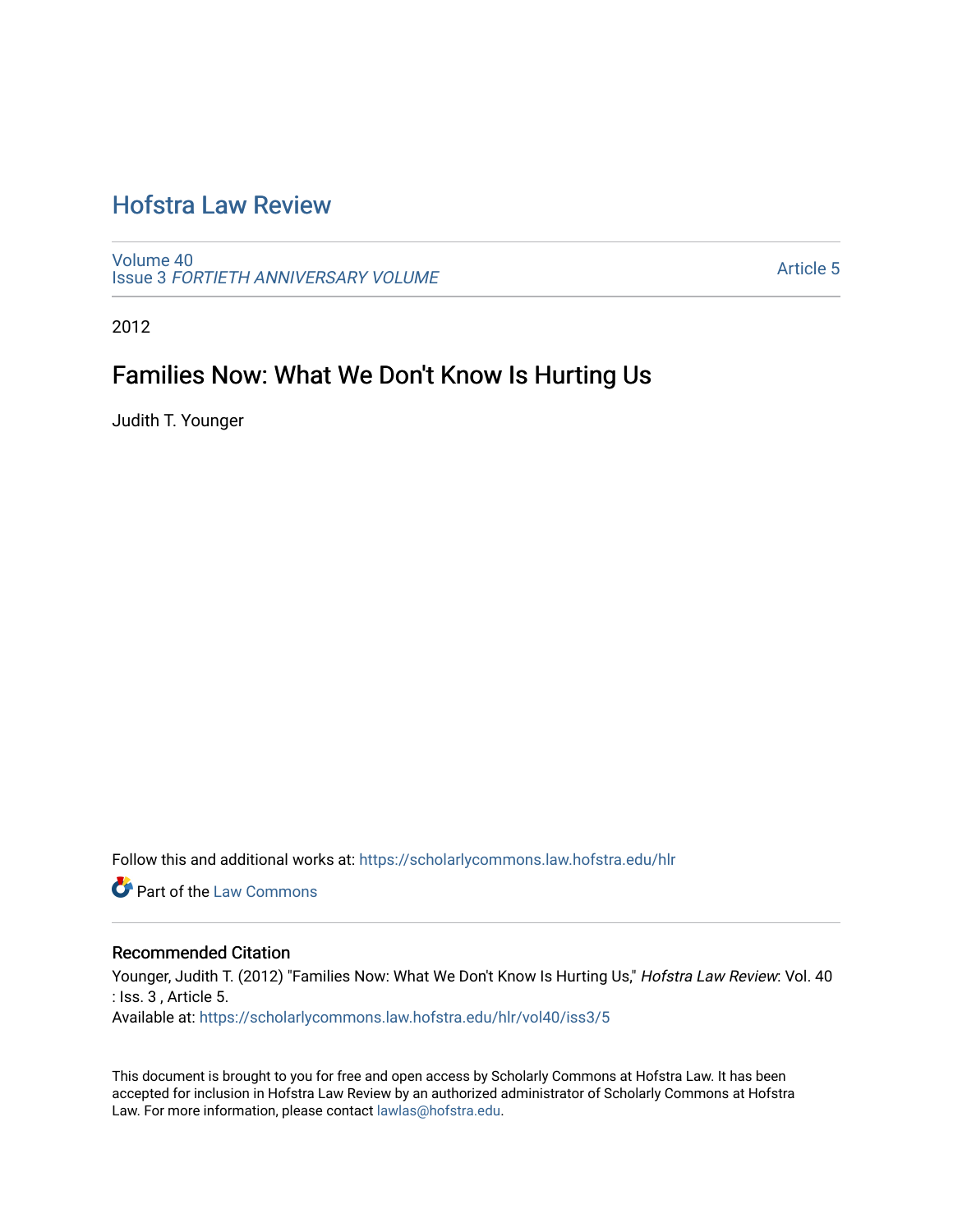# FAMILIES NOW: WHAT WE DON'T KNOW IS HURTING US

# *Judith T. Younger\**

Almost twenty years ago, the *Hofstra Law Review* published *Marriage, Divorce, and the Family: A Cautionary Tale.*<sup>1</sup> It was an adaptation of a speech I made as the Sidney and Walter Siben Distinguished Professorship Lecturer for 1992 to 93. The theme of the published piece was that marrying, divorcing, and having children, in or out of wedlock, was dangerous to women, leaving them at risk of poverty and financial dependence on government, men, or others.<sup>2</sup> The piece questioned the usefulness of scholarly debate or legal action to help matters and suggested that women themselves, armed with facts instead of myths, needed to take precautions to minimize the dangers of their own seemingly immutable acts.<sup>3</sup> It nevertheless included a "wish list" of proposed legal reforms "to correct the wrong lessons" the law proclaimed and suggested that a massive advertising campaign waged through the media might be the most effective way to teach women what they needed to learn.4 **I** welcome the opportunity to revisit that ground.

On this revisit, I find some things unchanged. Women are still having babies in and out of wedlock. Scholarly debates in and out of academia and the law still have only minimal impact on family behavior. The examples I offer are Congress's attempt to revamp the welfare system and the American Law Institute's ("ALl") attempt to convince courts and legislatures to revamp family law. Some things have changed.

<sup>\*</sup> Joseph E. Wargo Anoka County Bar Association Professor of Family Law and 2009-10 Stanley V. Kinyon Chaired Teacher of the Year, University of Minnesota Law School. She was a member of the founding faculty of Hofstra Law School and the first faculty advisor to the *Hofstra Law Review.* She is a life member of the American Law Institute ("ALl"). She thanks her research assistant, Matthew J. Lippert, for his invaluable help with this Article.

**<sup>1.</sup>** Judith T. Younger, *Marriage, Divorce, and the Family: A Cautionary Tale,* 21 HOFSTRA L. REV. 1367 (1993).

*<sup>2.</sup> Id.* at 1370.

*<sup>3.</sup> Id.* at 1371-72, 1383.

*<sup>4.</sup> See id.* at 1371, 1379. The only listed reform enacted was that of welfare law. *See id.* at 1380.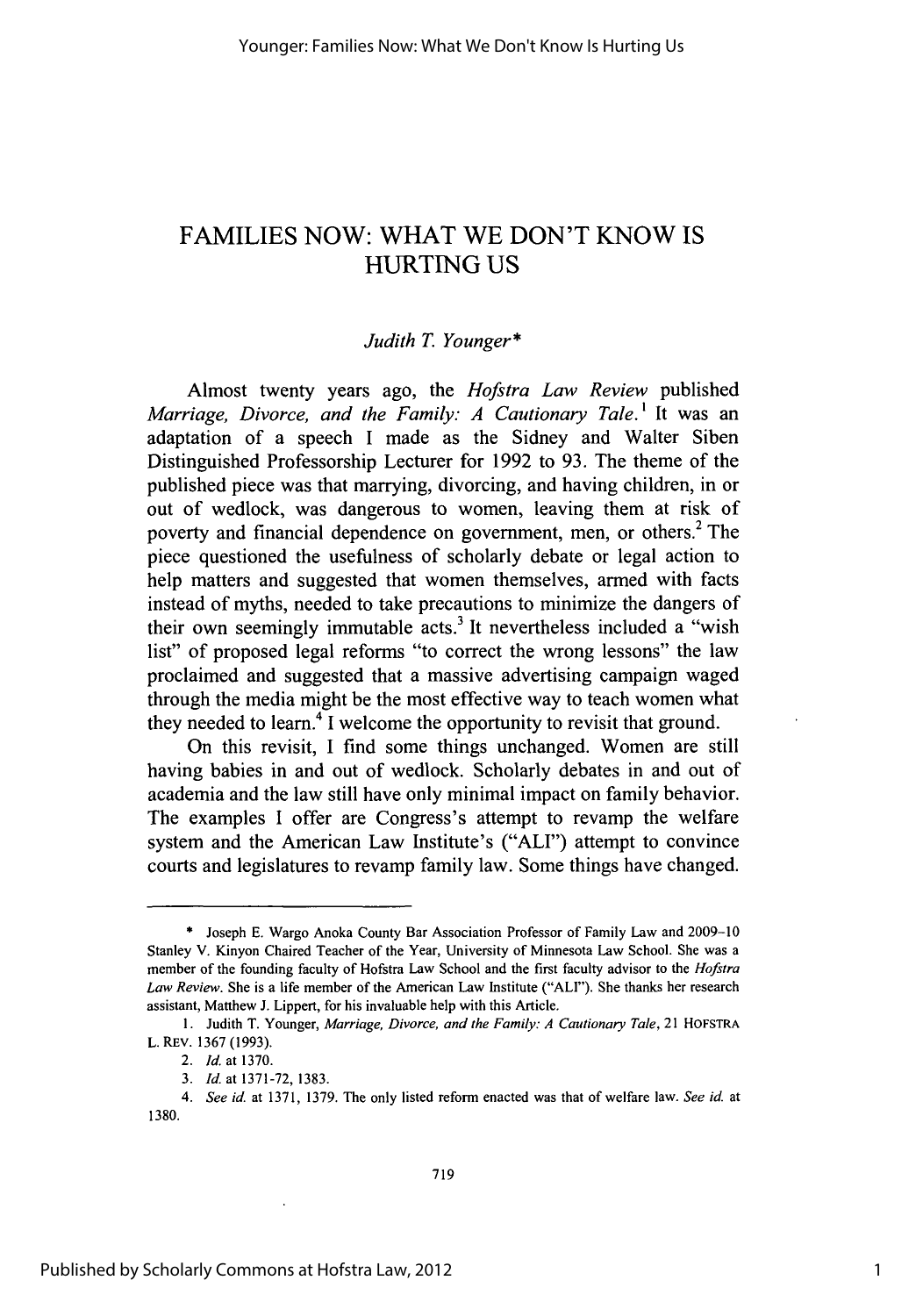# *HOFSTRA LAW REVIEW*

720

Families are looking quite different from the heterosexual nuclear model, still in vogue in 1993 when I last visited the scene. Marriage has now taken the spotlight: gays want the status,<sup>5</sup> while straights eschew it.<sup>6</sup> There is evidence that some women have learned some advantageous things. <sup>7</sup>**1** plan to describe the difficulties I have encountered in writing these comments, then move on to the new examples of the old phenomenon: the futility of trying to affect family behavior through scholarly endeavor or the law. From there, I will go to new phenomena, namely gay marriage and some women's newly acquired wisdom. Then I will conclude on a mildly optimistic note about women and family life. My starting point is, of course, 1993 when the speech first aired.

The logical way to begin the return visit, I thought, would be to present a current family demography. I wanted to produce a cohesive statistical picture showing the *facts* of American family life *now,* so that we could judge it against its counterpart of twenty years ago. I found the goal elusive. Studying official data, interpretations of that data by unofficial "fact tanks," media reports on both the data and the interpretations of the data, I soon realized that I would not be able to pin down *"facts now."<sup>8</sup>*The data collectors do not deal in facts, nor do they deal with the present.<sup>9</sup> Instead of facts, they bring forth samplings, approximations, estimates, and provisional information. 10 They are either looking at the past<sup>11</sup> or guessing at the future.<sup>12</sup> Even deciding

<sup>5.</sup> See, e.g., Nicole Neroulias, *Gay Marriage Foes to Fight Expected Washington State Law,* REUTERS, Feb. 2, 2012, available at http://www.reuters.com/article/2012/02/O3/us-gay-marriagewashington-idUSTRE81204020120203 (describing gay couples' support of a same-sex marriage bill in Washington state).

*<sup>6.</sup> See infra* text accompanying notes 17-26.

*<sup>7.</sup> See infra* text accompanying notes 118-23.

<sup>8.</sup> These media reports and interpretations of the data are sometimes misleading or wrong. *See, e.g.,* Rebecca Goldin & Cindy Merrick, *To Cohabit or Not to Cohabit?,* STATISTICAL ASSESSMENT SERVICE (Oct. 22, 2010), http://stats.org/stories/2010/cohabit\_oct22\_10.html (describing how three media outlets interpreted the same statistics about cohabitation differently).

*<sup>9.</sup> See* Robert Hughes, *What Is the Real Divorce Rate in the US?,* HUFFINGTON POST (Nov. 20, 2010, 11:25 AM), http://www.huffingtonpost.com/robert-hughes/what-is-the-real-divorce- \_b\_785045.html.

<sup>10.</sup> *See, e.g.,* id. (showing that the various surveys on the divorce rate in the United States lack recent data and use estimates).

<sup>11.</sup> For example, the Centers for Disease Control and Prevention's ("CDC") National Center for Health Statistics published *Marriage and Cohabitation in the United States* in February 2010 based on 2002 information. NAT'L CTR. FOR HEALTH STATISTICS, U.S. DEP'T OF HEALTH & HUMAN SERVS., MARRIAGE AND COHABITATION IN THE UNITED STATES: A STATISTICAL PORTRAIT BASED ON CYCLE 6 (2002) OF THE NATIONAL SURVEY OF FAMILY GROWTH 1 (2010).

<sup>12.</sup> *See, e.g., US. Population Projections,* U.S. CENSUS BUREAU, http://www.census.gov/ population/www/projections/aboutproj.html (last visited July 27, 2012) (describing the U.S. Census Bureau's use of population projections, which "are based on assumptions about future demographic trends").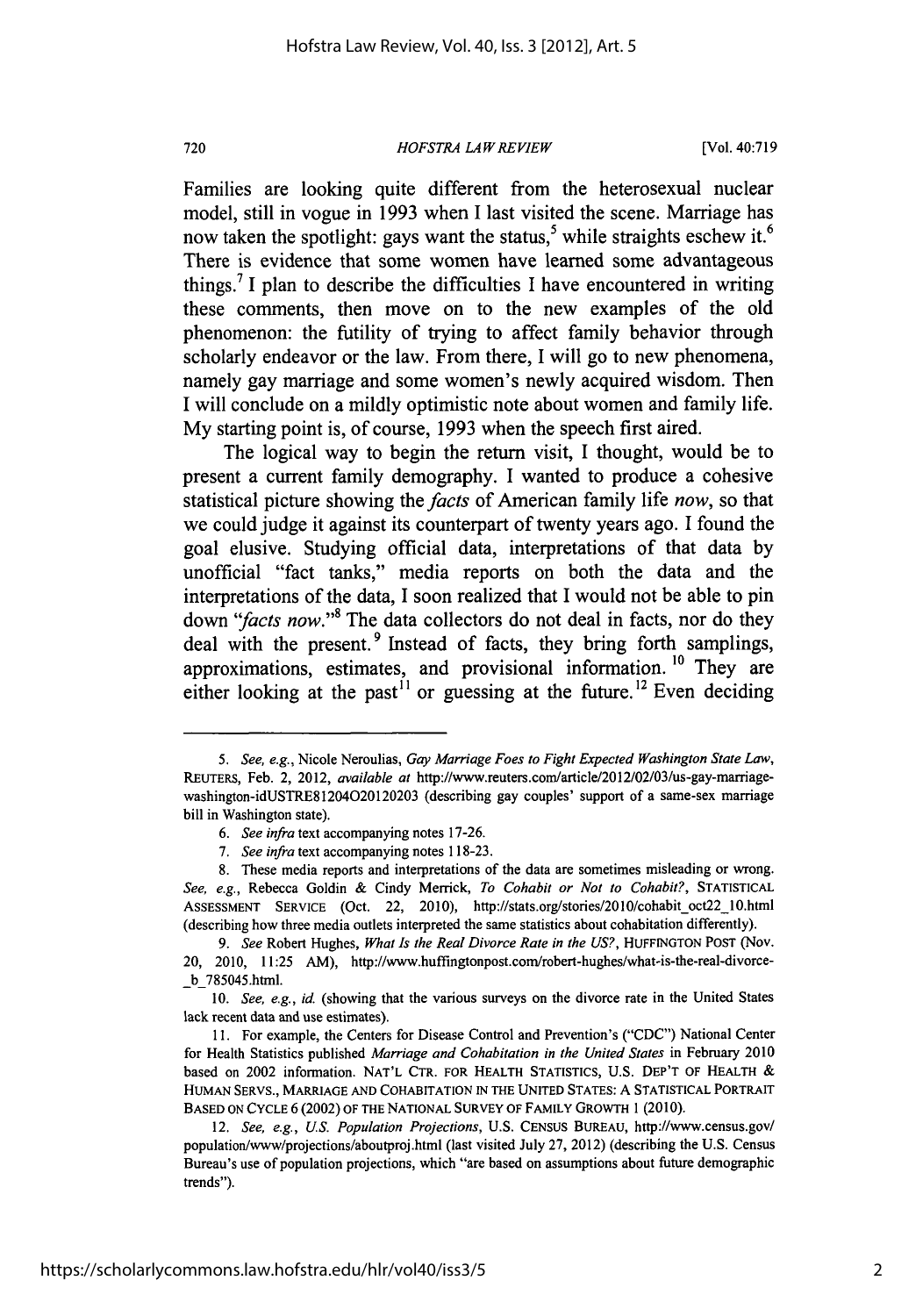#### *FAMILIES NOW: WHAT WE DON'T KNOW IS HURTING US* 721 **2012]**

who is an official collector of what particular data is difficult.<sup>13</sup> and so is resolving the clash among them.<sup>14</sup> When one of them puts out two<sup>15</sup> and even three  $16$  conflicting assumptions or counts, the goal of forming a cohesive picture fails completely. Accordingly, what **I** offer here is the best statistical picture of today's American families that **I** have been able to muster. Fewer families are married: indeed "[m]arried couples represented just 48 percent of American households in 2010  $\dots$ <sup>17</sup> Or was it fifty-one percent?<sup>18</sup> More are merely cohabiting.<sup>19</sup> The married

16. See Martin O'Connell & Sarah Feliz, *Same-Sex Couple Household Statistics from the* 2010 Census 34-35 (U.S. Census Bureau, Working Paper No. 2011-26, 2011), available *at* http://www.census.gov/hhes/samesex/files/ss-report.doc (using three conflicting assumptions to measure same-sex married couples).

17. Sabrina Tavernise, Married Couples Are No Longer a Majority, Census Finds, N.Y. TIMES, May 26, 2011, at A22.

*18.* See Carol Morello, Married Adults on Brink of Becoming Minority, WASH. POST, Dec. 14, 2011, at A2.

*19.* See Sharon Jayson, Cohabitation Numbers Jump *13%,* Linked to Job Losses, USA TODAY (Jan. 27, 2011, 5:13 PM), http://www.usatoday.com/news/nation/census/2010-09-24-cohabitation 24ONLINE\_ST\_N.htm.

<sup>13.</sup> The CDC gave up collecting some of its vital family statistics in 1996, and the U.S. Census Bureau picked up the slack. *See Marriages and Divorces,* CENTERS FOR **DISEASE** CONTROL **&** PREVENTION, http://www.cdc.gov/nchs/mardiv.htm (last visited July 27, 2012) ("The collection of detailed data was suspended beginning in January 1996."). However, the Census Bureau sends searchers back to the CDC for certain family data. *See Marriage and Divorce,* U.S. CENSUS BUREAU, http://www.census.gov/hhes/socdemo/marriage/ (last visited July 27, 2012).

<sup>14.</sup> Both the CDC and the Census Bureau publish the divorce rate, but they are quite different from each other. *See* Hughes, *supra* note 9; *see also* Paul R. Amato, *Research on Divorce,* Continuing Trends and *New Developments,* 72 J. MARRIAGE & FAM. 650, 650 (2010) (noting that several states do not report divorce information to the census, so there is not a "complete count of how many divorces occur in the United States annually"). For further discussion of this issue, see *infra* note 20 and accompanying text.

<sup>15.</sup> The Census Bureau, for example, learned only recently that about twenty-eight percent (approximately one in three) of unmarried women with babies that it has counted are, after all, living with a cohabiting partner. *See* Press Release, U.S. Census Bureau, Census Bureau Reports Nearly 1 in 3 Unmarried Women Who Give Birth Cohabit (Nov. 4, 2010), http://www.census.gov/newsroom/releases/archives/fertility/cblO-167.html. It only recently noticed this because it never asked before. *See id.* In addition, "[o]ne of the report's data sources, the Current Population Survey, recently added a direct question on cohabitation in order to measure this population." *Id.* From the new knowledge, the Census Bureau took a leap of faith to the assumption that the unmarried women are "not raising their children alone." *See id* There is no question asking whether these women are indeed raising their children alone or together with their cohabitants or "pooling" their economic resources or keeping them separate. *See id.* For other purposes, when the Census Bureau defines poverty, for example, its traditional assumption has been that cohabitants are separate economic units. See Kathleen Short, U.S. CENSUS BUREAU, THE RESEARCH SUPPLEMENTAL POVERTY MEASURE: 2010, at 1-2 (2011). In the new supplemental definition of poverty, it takes the opposite view, assuming, as with cohabiting unmarried mothers, that cohabiting couples pool their funds and share expenses just as married couples do. See id. at 3. There are similarly conflicting definitions of poverty in use by the Census Bureau yielding quite different results. *See id.* at 3-4 (showing a nearly ten percent disparity in the poverty threshold between the official poverty threshold and the supplemental poverty measure).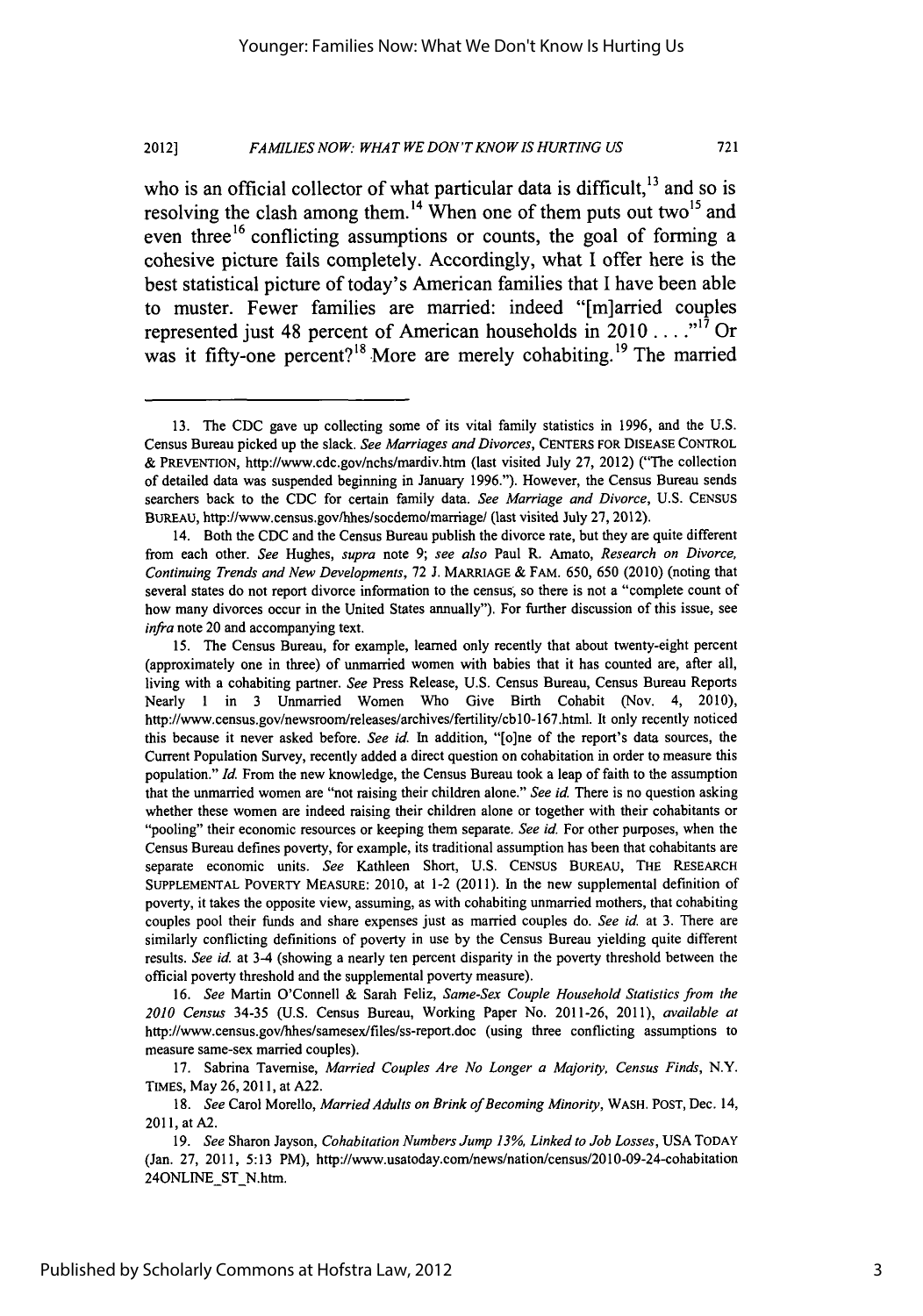*HOFSTRA LAWREVIEW*

**[Vol. 40:719**

couples are divorcing freely, **20** with one notable exception. **21** The cohabiting couples are parting even more freely or eventually marrying.<sup>22</sup> Fewer women are having fewer babies,<sup>23</sup> but more of those babies are born out of wedlock.<sup>24</sup> Some of these women are living with cohabitants and raising their children.<sup>25</sup> The number of single mother families is rising, and they are poorer than other families.<sup>26</sup> More gav people, married and not, are declaring themselves, and about one-fifth of them are raising children.<sup>27</sup> One might conclude that traditional marriage is becoming obsolete, and the American family is in crisis. Or one might conclude, instead, that cohabitation is the new marriage, that the American family is changing, but that everything is all right. The trouble with both headers and any other that we might pull out of the shaky demography is that they may be inaccurate descriptions of what is really happening in intimate relationships. **My** inability to form a better picture surprised me, and it gave rise to a caution that runs throughout these comments: the lack of reliable data.

The two most-talked-about points in my demography are the decline in the percentage of married people in the population and the rise in births out of wedlock. Neither of these is a new concern. Both were evident in **1993** and remarked on even then **by** the watchful Senator

**21.** *See* infra text accompanying note 120-21.

<sup>20.</sup> *See* **NAT'L** CTR. FOR HEALTH **STATISTICS, U.S. DEP'T** OF HEALTH **&** HUMAN SERVS., BIRTHS, MARRIAGES, DIVORCES, **AND DEATHS:** PROVISIONAL **DATA** FOR **2009,** at **1** tbl.A, 2 **(2010),** available at http://www.cdc.gov/nchs/data/nvsr/nvsr58/nvsr58\_25.pdf; Press Release, **U.S.** Census Bureau, Divorce Rates Highest in the South, Lowest in the Northeast, Census Bureau Reports (Aug. 25, 2011), available at http://www.census.gov/newsroom/releases/archives/marital\_status\_living \_arrangements/cbl 1 144.html. The **CDC** puts the **2009** divorce rate at 3.4 per **1000** total population, with 44 reporting states and the District of Columbia. **NAT'L** CTR. FOR HEALTH **STATISTICS,** supra, **at** l tbl.A, 2. The Census Bureau puts the **2009** national divorce rate at **9.2** per **1000** men and **9.7** per **1000** women. Press Release, **U.S.** Census Bureau, *supra.*

<sup>22.</sup> *See* Casey **E.** Copen **et** al., **NAT'L** CTR. FOR HEALTH **STATISTICS, U.S.** DEP'T OF HEALTH **& HUMAN** SERVS., FIRST MARRIAGES **IN THE UNITED STATES: DATA** FROM **THE 2006-2010 NATIONAL** SURVEY OF FAMILY GROWTH 2, **8** (2012); Sharon Sassier **&** Amanda **J.** Miller, *Class Differences in Women's Family and Work Behaviors,* **16** WASH. **& LEE J.** CIVIL RTS. **& SOC. JUST.** 349, **358-59** (2010).

**<sup>23.</sup>** Haya **El** Nasser **&** Paul Overberg, *Census Reveals Plummeting U.S. Birthrates,* **USA** TODAY (June 24, 2011, 9:43 AM), http://www.usatoday.com/news/nation/census2011-06-03-fewer -children-census-suburbs n.htm.

<sup>24.</sup> *See The Collapse of Family* **Life:** *Most Children in U.S. Born out of Wedlock,* DAILY **MAIL** (Feb. **18,** 2012, 22:01), http://www.dailymail.co.uk/news/article-2103235/Most-children-U-Sbom-wedlock.html.

**<sup>25.</sup>** Tavemise, *supra* note **17,** at **A22.**

**<sup>26.</sup>** *See* MARK MATHER, **POPULATION REFERENCE BUREAU, U.S. CHILDREN IN SINGLE-**MOTHER FAMILIES **1-2 (2010).**

**<sup>27.</sup>** THE WILLIAMS **INSTITUTE, UNITED STATES CENSUS SNAPSHOT:** 2010, at **3 fig. "All** Same-sex Couples" **(2011),** *available at* http://williamsinstitute.law.ucla.edu/wp-content/uploads/ Census2010Snapshot-US-v2.pdf.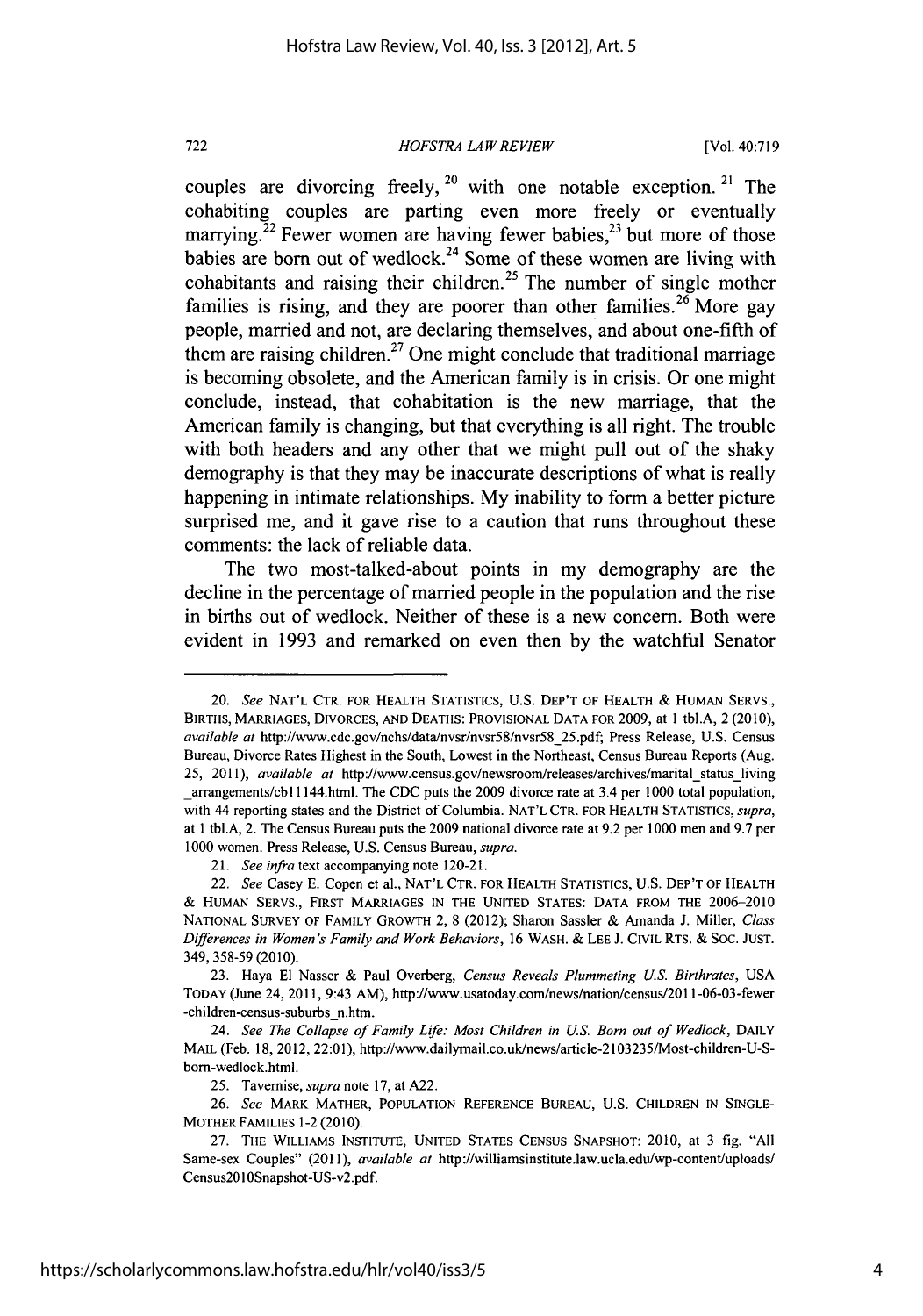**FAMILIES NOW: WHAT WE DON'T KNOW IS HURTING US 2012]** •

Daniel P. Moynihan, writing his seminal article, *Defining Deviancy Down,* who was worried in 1993 about the breakdown of family structure and single parenthood.<sup>28</sup> He wrote:

the amount of deviant behavior in American society has increased beyond the levels the community can "afford to recognize" and  $\dots$ , accordingly, we have been re-defining deviancy so as to exempt much conduct previously stigmatized, and also raising the "normal" level in categories where behavior is now abnormal by any earlier standard.<sup>29</sup>

Such sentiments, aimed at single mother families, poor and on welfare, swept the nation and gave rise, soon after Moynihan wrote this article, to so-called "welfare reform."<sup>30</sup> The Personal Responsibility and Work Opportunity Reconciliation Act of 1996 (the "PRWORA")<sup>31</sup> was signed into law on August 22, 1996.<sup>32</sup> This legislation was a product of hard negotiation between the Democratic President and the Republican Congress.<sup>33</sup> It attempted to revamp the system from "welfare" to "workfare."<sup>34</sup> People on welfare needed an incentive to get off. The new law was supposed to give it by offering them a hand up rather than a handout.<sup>35</sup> It was a direct response to the sentiments voiced in the report Moynihan wrote in 1965 as Assistant U.S. Secretary of Labor.<sup>36</sup> That is evident from the Congressional findings incorporated into the first section of the PRWORA:

(1) Marriage is the foundation of a successful society.

(2) Marriage is an essential institution of a successful society that promotes the interests of children.

(3) Promotion of responsible fatherhood and motherhood is integral to successful child rearing and the well-being of children.

. . . .

32. *Id.*

<sup>28.</sup> *See* Daniel Patrick Moynihan, *Defining Deviancy Down,* 62 AM. SCHOLAR 17, 22-24 (1993).

<sup>29.</sup> *Id.* at 19.

<sup>30.</sup> This was one of the reforms I called for in my earlier article and the only one to become a reality. *See* Younger, *supra* note 1, at 1380.

<sup>31.</sup> Personal Responsibility and Work Opportunity Reconciliation Act of 1996, Pub. L. No. 104-193, 110 Stat. 2105 (codified as amended in scattered sections of the U.S.C. (2006)).

<sup>33.</sup> *See* J.T. Young, *You* Can't *Get* Therefrom Here, AM. SPECTATOR (Feb. 16, 2012, 6:08 AM), http://spectator.org/archives/2012/02/16/you-cant-get-there-from-here.

<sup>34.</sup> See *id.*

<sup>35.</sup> See Daniel T. Lichter & Rukamalie Jayakody, *Welfare Reform: How Do We Measure* Success?, 28 ANN. REV. SOC. 117, 119, 121 (2002).

<sup>36.</sup> OFFICE OF POL'Y **PLANNING AND** RESEARCH, **U.S.** DEP'T OF LABOR, THE NEGRO FAMILY: THE **CASE** FOR **NATIONAL ACTION** (1965).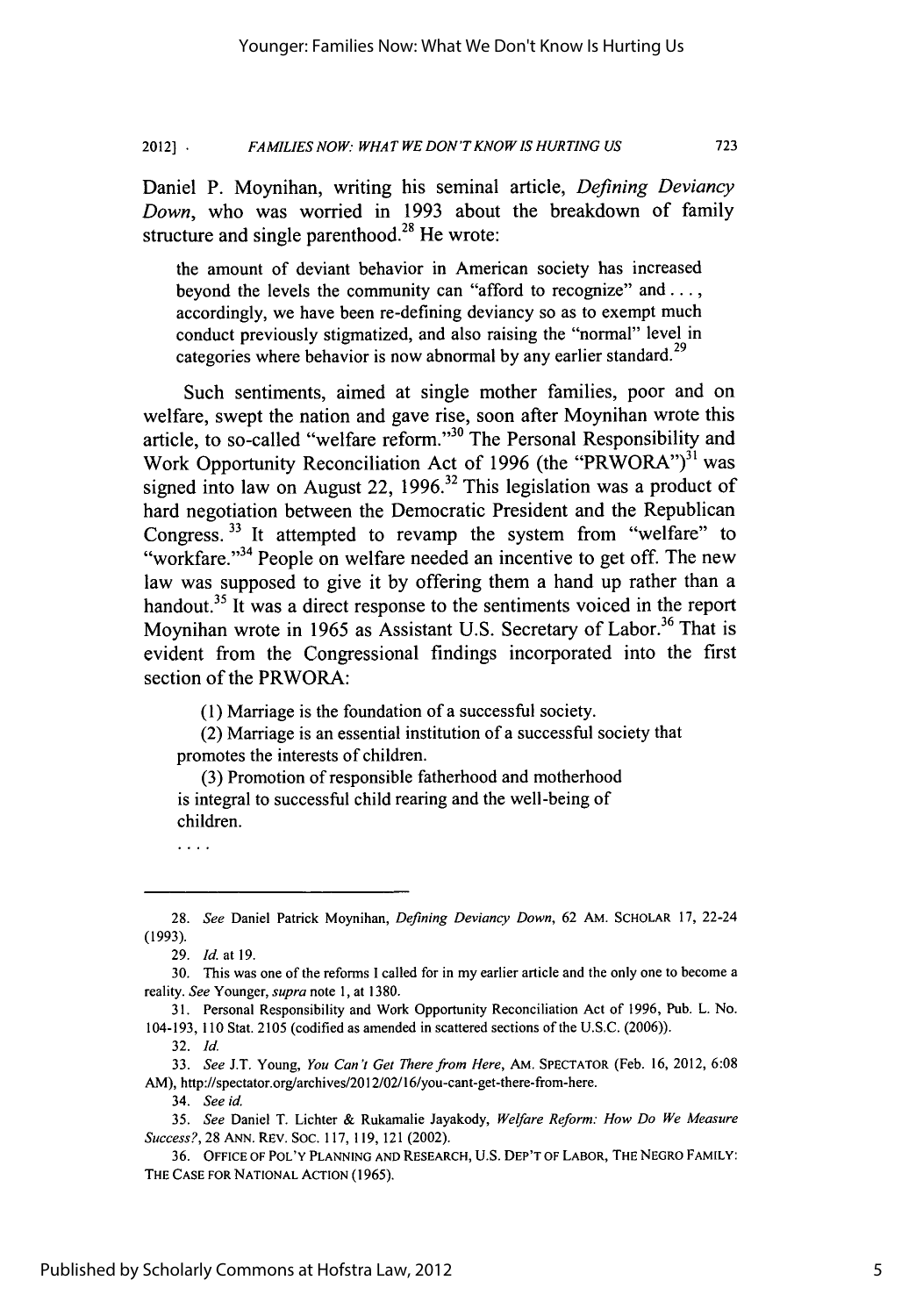### *HOFSTRA LAW REVIEW*

(8) The negative consequences of an out-of-wedlock birth on the mother, the child, the family, and society are well documented ....

(10) Therefore, in light of this demonstration of the crisis in our Nation, it is the sense of the Congress that prevention of out-ofwedlock pregnancy and reduction in out-of-wedlock birth are very important Government interests and the policy contained in [this Act] is intended to address the crisis.<sup>37</sup>

In a nutshell, Congress thought that the disadvantages of single motherhood fostered by the existing welfare system showed themselves in poor outcomes for children and justified congressional emphasis on **<sup>38</sup>** discouraging births outside wedlock and encouraging marriage. Welfare would no longer be an entitlement: cash benefits were made temporary and provisional.<sup>39</sup> Recipients were encouraged to marry and have children within marriage.<sup>40</sup> The Aid to Families with Dependent Children program (the "AFDC"), part of the Social Security Act since 1935, was eliminated and replaced by the more restrictive Temporary Assistance for Needy Families program (the "TANF").<sup>41</sup> The program was turned over to the states and those that achieved these goals were to get performance bonuses. 42 Ironically, Senator Moynihan, who introduced his own version of proposed reform in the Senate, voted against the compromise bill.<sup>43</sup> He viewed it as an abandonment of dependent children, and an abandonment of those, who, like himself, believed that welfare reform could be effected without harming the people who needed it.<sup>44</sup>

An assessment of the success of the reform depends on whom we ask, when we ask, and the criteria we use to measure success.<sup>45</sup> Here

724

<sup>37.</sup> Personal Responsibility and Work Opportunity Reconciliation Act of 1996, § 101, 110 Stat. at 2110-12.

<sup>38.</sup> *See id.*

<sup>39.</sup> *See id. §* 401, 110 Stat. at 2113.

<sup>40.</sup> *See id.*

<sup>41.</sup> *See Aid to Families with Dependent Children (AFDC) and Temporary Assistance for Needy Families: Overview,* U.S. DEPARTMENT OF HEALTH AND HUM. SERVICES, http://aspe.hhs.gov/hsp/abbrev/afdc-tanf.htm (last updated Nov. 30, 2009).

<sup>42.</sup> *See id.*

<sup>43.</sup> *See* Senator Daniel Patrick Moynihan, Statement on the Senate Floor (Sept. 16, 1995) (transcript available in Daniel Patrick Moynihan, *'It Will Shame the Congress',* N.Y. REV. BOOKS, Oct. 19, 1995, at 71-72).

<sup>44.</sup> *See id.*

*<sup>45.</sup> See Fared Well,* NEW REPUBLIC (Sept. 4, 2006, 12:00 AM), http://www.tnr.com/article/ fared-well (explaining that the consensus that welfare reform was "not a disaster," but "may **...** have worked much as its designers had hoped" is largely correct). *But see* Max B. Sawicky, *The Mirage of Welfare Reform,* 6 J. LAB. & SOC. 55, 55-56 (2002) (countering the view that the TANF welfare reform was largely a success).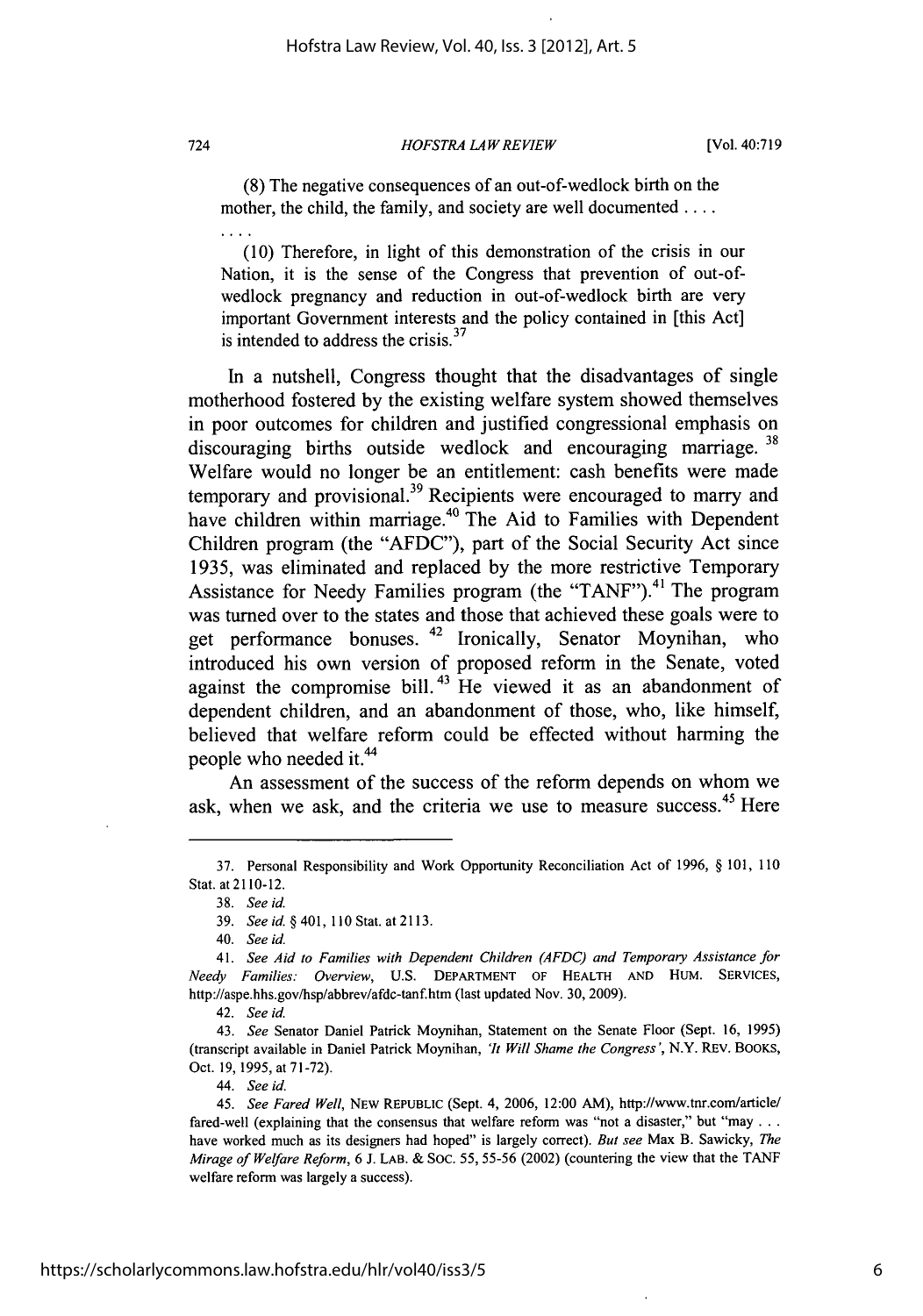#### *FAMILIES NOW: WHAT WE DON'TKNOWIS HURTING US* 2012]

again there is no reliable data on which to base a conclusion.<sup>46</sup> Welfare rolls may move up or down, not necessarily with the law, but rather with the economy, going down during good economic times like those that followed the enactment of the PRWORA, and moving up in recessions.<sup>47</sup> There is no official follow-up on what happens to welfare recipients who use up their benefits and go off welfare.<sup>48</sup> One thing seems clear, at least: the PRWORA has not greatly affected familial behavior.<sup>49</sup> It has not succeeded in getting single mothers married,<sup>50</sup> nor has it stopped them from producing children.<sup>51</sup> It has not placed mothers into jobs paying enough to keep their children in daycare while they work; they need to work in order to afford daycare and daycare in order to work.<sup>52</sup> It has not shielded them from poverty during the recession.<sup>53</sup> However we rate the PRWORA, the policies underlying it are likely to be reversed if the current Democratic President and Congress survive the coming election.<sup>54</sup>

Moving away from the political arena, we go next to the academy, where, not surprisingly, we find academics still talking and writing about family matters. Much of their effort centered (and continues to center) on the ALI's Principles of Dissolution (the "Principles").<sup>55</sup> The **ALI** describes itself as "the leading independent organization in the United States producing scholarly work to clarify, modernize, and otherwise improve the law." **56** Its membership consists of lawyers, judges, and law professors.<sup>57</sup> Thus, it is technically not a purely

<sup>46.</sup> *See* Lichter & Jayakody, *supra* note 35, at 133-34.

<sup>47.</sup> *See* Sara Murphy, *Numbers on Welfare See Sharp Increase,* WALL **ST.** J., June 22, 2009, at AI-A2 (highlighting the example that welfare rolls have begun increasing in the recession).

<sup>48.</sup> *See* Sawicky, *supra* note 45, at 60-61.

<sup>49.</sup> *See* Jason DeParle & Sabrina Tavernise, *Unwed Mothers Now a Majority Before Age of 30,* N.Y. TIMES, Feb. 18, 2012, at **Al.**

<sup>50.</sup> *See* id. (representing a shift in family structure with which the PRWORA was not in agreement). However, many of them say they would like to marry. *See* Copen et al., *supra* note 22, at 8.

<sup>51.</sup> *See* DeParle & Tavemise, *supra* note 49, at **Al.**

<sup>52.</sup> Sabrina Tavemise, *Subsidies for Child Care Keep Dwindling When Families Need Them Most,* N.Y. TIMES, Dec. 14, 2011, at A24.

*<sup>53.</sup> See id. But see* Robert Rector & Rachel Sheffield, *Air Conditioning, Cable TV, and an Xbox: What is Poverty in the United States Today?,* HERITAGE FOUND. (July 19, 2011), http://www.heritage.org/research/reports/2011/07/what-is-poverty (arguing that defining poverty a certain way can show that fewer people are living in poverty than some may think).

*<sup>54.</sup> See* Gary Bauer, Op-Ed., *Ending Welfare Reform,* WASH. TIMES, Feb. 26, 2010, at BI.

*<sup>55.</sup> See* Michael R. Clisham & Robin Fretwell Wilson, *American Law Institute's Principles of the Law of Family Dissolution, Eight Years After Adoption: Guiding Principles or Obligatory Footnote?,* 42 FAM. L.Q 573, 606-07 (2008) (citing statistics to show the impact of the ALl principles on academia).

<sup>56.</sup> ALI, http://www.ali.org (last visited July 27, 2012).

<sup>57.</sup> *Membership Overview,* ALI, http://www.ali.org/index.cfm?fuseaction=membership.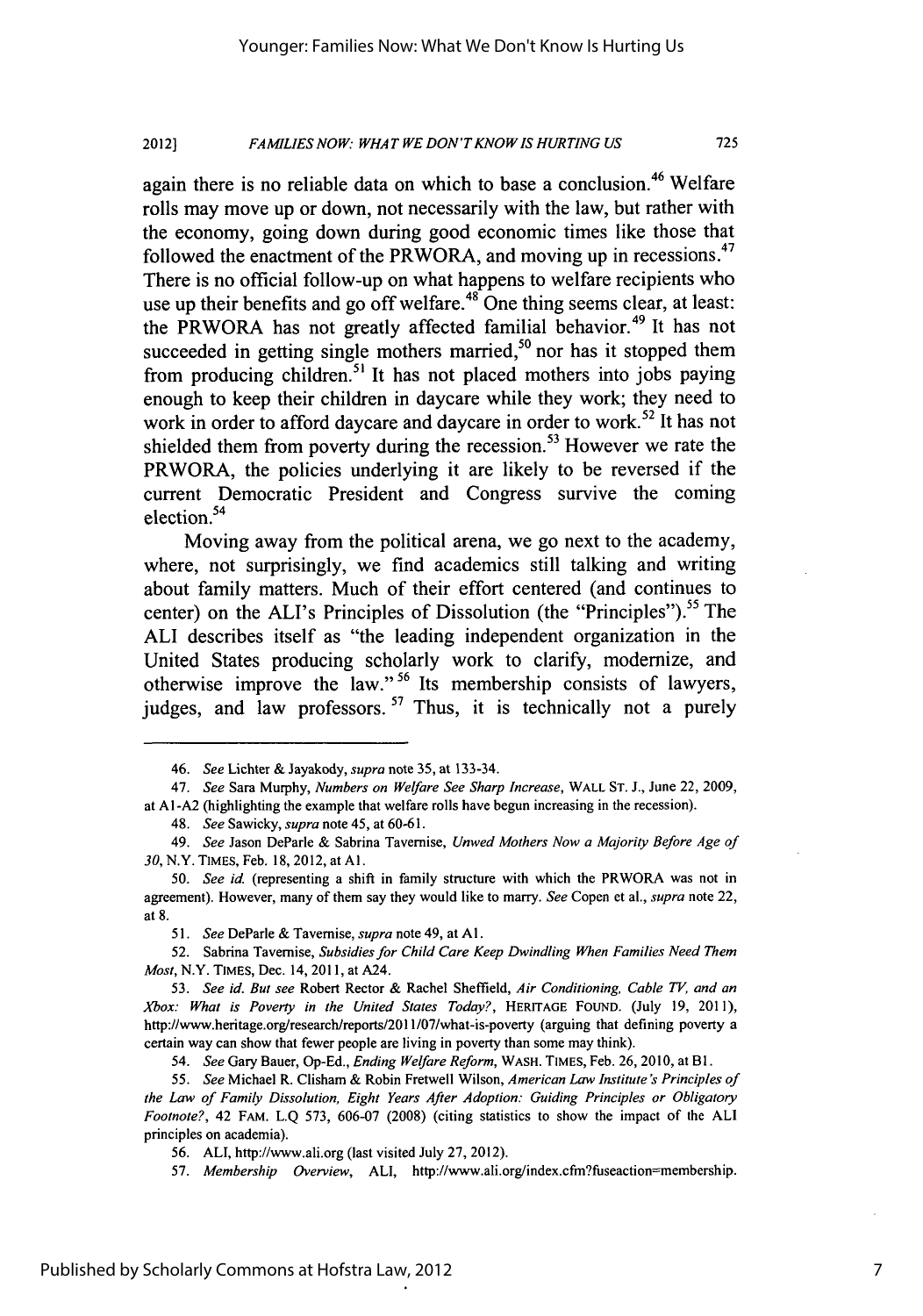### *HOFSTRA LAWREVIEW*

"academic" organization, but most of its work is done **by** academics and is scholarly in nature. **58** Law professors are usually the so-called reporters or drafters of ALI projects, as they were for the Principles.<sup>59</sup> Members who attend meetings approve or reject their proposals. **60** Attendees typically represent only small segments of the membership and decide **by** voice **vote. <sup>6</sup> '** No records are kept of the number who voted "ves" or "no."<sup>62</sup> The Principles comprise 1187 pages,<sup>63</sup> and were over a decade in the making.<sup>64</sup> They take on the whole of family law<sup>65</sup> and are addressed to courts and legislatures. **66** They went through four successive drafts<sup>67</sup> and were adopted in 2000 and published in 2002.<sup>68</sup> Inevitably, they cover many of the same topics academics were talking about in **1993:** the proper roles of fault and judicial discretion in deciding family matters, custodial responsibility for children, division of property on dissolution of marriage, and compensatory spousal payments (called "alimony" or "maintenance" **by** courts and **<sup>69</sup>** legislatures), domestic partners, and marital agreements.

Many of the positions the Principles take are extremely controversial. They propose, for example, to treat heterosexual and homosexual couples as having been married when their stable, long-term

60. *Bylaws (as amended in May 2007),* ALl, http://www.ali.org/index.cfnfuseaction =about.bylaws (last visited July 27, 2012) (setting out the procedure for voting).

membership (last visited July 27, 2012). The ALl has 3000 elected members. *Id.* Total membership is about 4300. *Member Directory,* ALl, http://www.ali.org/index.cfm?fuseaction=directory.view members (last visited July 27, 2012).

*<sup>58.</sup> See Certification of Incorporation,* ALl, http://www.ali.org/index.cftn?fuseaction=about .charter (last visited July 27, 2012) (explaining that the purpose of the ALl is to promote "scholarly and scientific legal work").

<sup>59.</sup> The reporters were Professors Ira Mark Ellman, Katharine T. Bartlett, and Grace Ganz Blumberg. AM. LAW INST., PRINCIPLES OF THE LAW OF FAMILY DISSOLUTION: ANALYSIS AND RECOMMENDATIONS, at vii (2002) [hereinafter PRINCIPLES OF THE LAW OF FAMILY DISSOLUTION].

<sup>61.</sup> David Westfall, *Unprincipled* Family Dissolution: The *ALIs* Recommendations for *Division of Property, in* RECONCEIVING THE FAMILY: CRITIQUE ON THE AMERICAN LAW INSTITUTE'S PRINCIPLES OF THE LAW OF FAMILY DISSOLUTION 176-77 (Robin Fretwell Wilson ed., 2006) [hereinafter CRITIQUE].

<sup>62.</sup> *See id* at 177.

<sup>63.</sup> PRINCIPLES OF THE LAW OF FAMILY DISSOLUTION, *supra,* note 59, at 1187.

<sup>64.</sup> Lance Liebman, *Foreword* to PRINCIPLES OF THE LAW OF FAMILY DISSOLUTION, *supra* note 59, at xv, xv.

<sup>65.</sup> *See id.*

<sup>66.</sup> Ira Mark Ellman, *Foreword* to PRINCIPLES OF THE LAW OF FAMILY DISSOLUTION, *supra* note 59, at xvii, xvii.

<sup>67.</sup> Robert Fretwell Wilson, Introduction to CRITIQUE, *supra* note 61, at 1-2.

<sup>68.</sup> See PRINCIPLES OF THE LAW OF FAMILY DISSOLUTION, *supra* note **59.**

<sup>69.</sup> See generally id. (containing the ALI's "considered advice" from "a decade of work on the legal consequences of marital dissolution: child custody, child support, distribution of marital property, and compensatory payments to former spouses").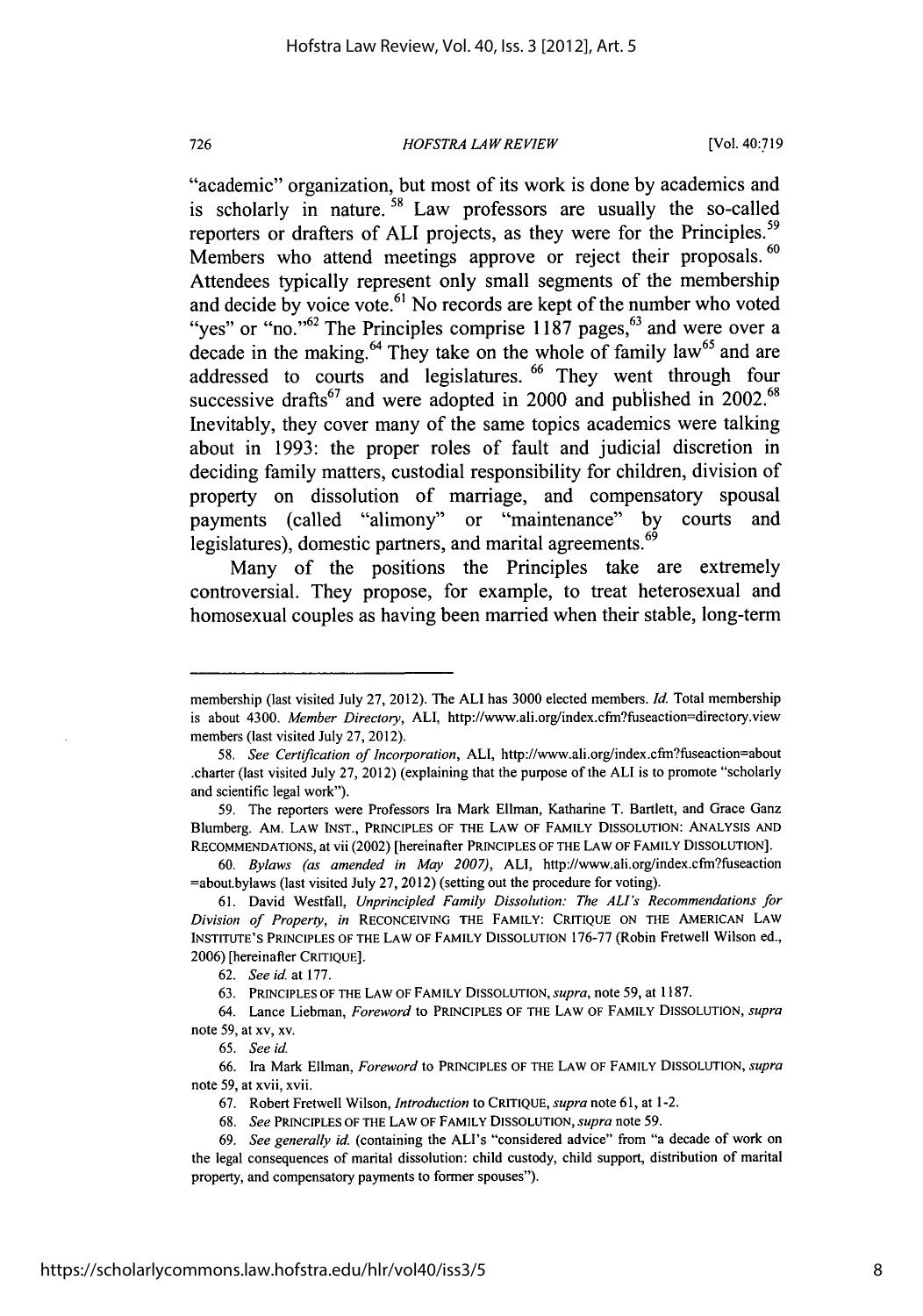#### **FAMILIES NOW: WHAT WE DON'T KNOW IS HURTING US 2012]**

relationships end.<sup>70</sup> They propose to abandon the almost universal "best" interests of the child" standard in deciding custody disputes and to substitute a standard based on past caretaking practice.<sup>71</sup> They would expand the class of people entitled to parental rights but not the traditional rules about who should be liable for children's financial support.<sup>72</sup> The Principles have certainly kept the academy busy,<sup>73</sup> and have generated a spate of media commentary and the expectation that they would influence their targeted audience.<sup>74</sup> However, according to a sophisticated and fascinating article by Michael R. Clisham and Robin Fretwell Wilson, *American Law Institute's Principles of the Law of Family Dissolution, Eight Years After Adoption: Guiding Principles or Obligatory Footnote?,* the Principles' influence on legislatures and courts, has been minimal.75 "[E]arly returns suggest that the *Principles* are not having a significant positive influence on their intended audiences. It is likely, however, that the *Principles* will form the grist of academic pieces for years to come."76 Both propositions are still true four years later. So again we find a reiteration of an old conclusion: what academics talk about does not carry much weight in the nonacademic world.<sup>77</sup>

Now we move to what is new since 1993. We have always had divergent families on the scene—that is, those not recognized by the law or out of favor with it-and, of course, we still **do. <sup>78</sup>**Same-sex couples have been among these disfavored groups, but they have made

<sup>70.</sup> *See id.* at § 6.02 cmt. a; *see also* Margaret F. Brinig, *Domestic Partnership and Default Rules, in* CRITIQUE, *supra* note 61, at 269, 278-79 (arguing that the Principles' proposal to treat cohabitating heterosexual couples as married is against the couples' interests); Westfall, *supra* note 61, at 177 (noting that the Principles treat the termination of domestic partnerships between unmarried couples like divorce).

<sup>71.</sup> *See* PRINCIPLES OF THE LAW OF FAMILY **DISSOLUTION,** *supra* note 59, at § 2.08 cmt. a; *see also* Robert J. Levy, *Custody Law and the ALI's Principles: A Little History, a Little Policy, and Some Very Tentative Judgments, in* CRITIQUE, *supra* note 61, at 67, 74-76 (criticizing the Principles' proposal "that custody and visitation be awarded so as to approximate the time each parent spent with the child during the marriage"); Patrick Parkinson, *The Past Caretaking Standard in Comparative Perspective, in* **CRITIQUE,** *supra* note 61, at 446, 446-47 ("The past caretaking standard clearly represents a bold new direction in the law of parenting after separation.").

<sup>72.</sup> *See* Katherine K. Baker, *Asymmetric Parenthood, in* **CRITIQUE,** *supra* note 61, at 121, 121; Robin Fretwell Wilson, *Undeserved Trust: Reflections on the ALI's Treatment of De Facto Parents, in* CRITIQUE, *supra* note 61, at 90, 98.

<sup>73.</sup> *See* Clisham & Wilson, *supra* note 55, at 606-07.

<sup>74.</sup> *See* id. at 607, 613.

<sup>75.</sup> *See* id. at 608-09.

<sup>76.</sup> *Id.* at613.

<sup>77.</sup> *See* Younger, *supra* note 1, at 1370-71.

<sup>78.</sup> For example, there are fundamentalist polygamous families. *See* Jonathan Turley, *One Big, Happy Polygamous Family,* N.Y. TIMES, July 21, 2011, at A27.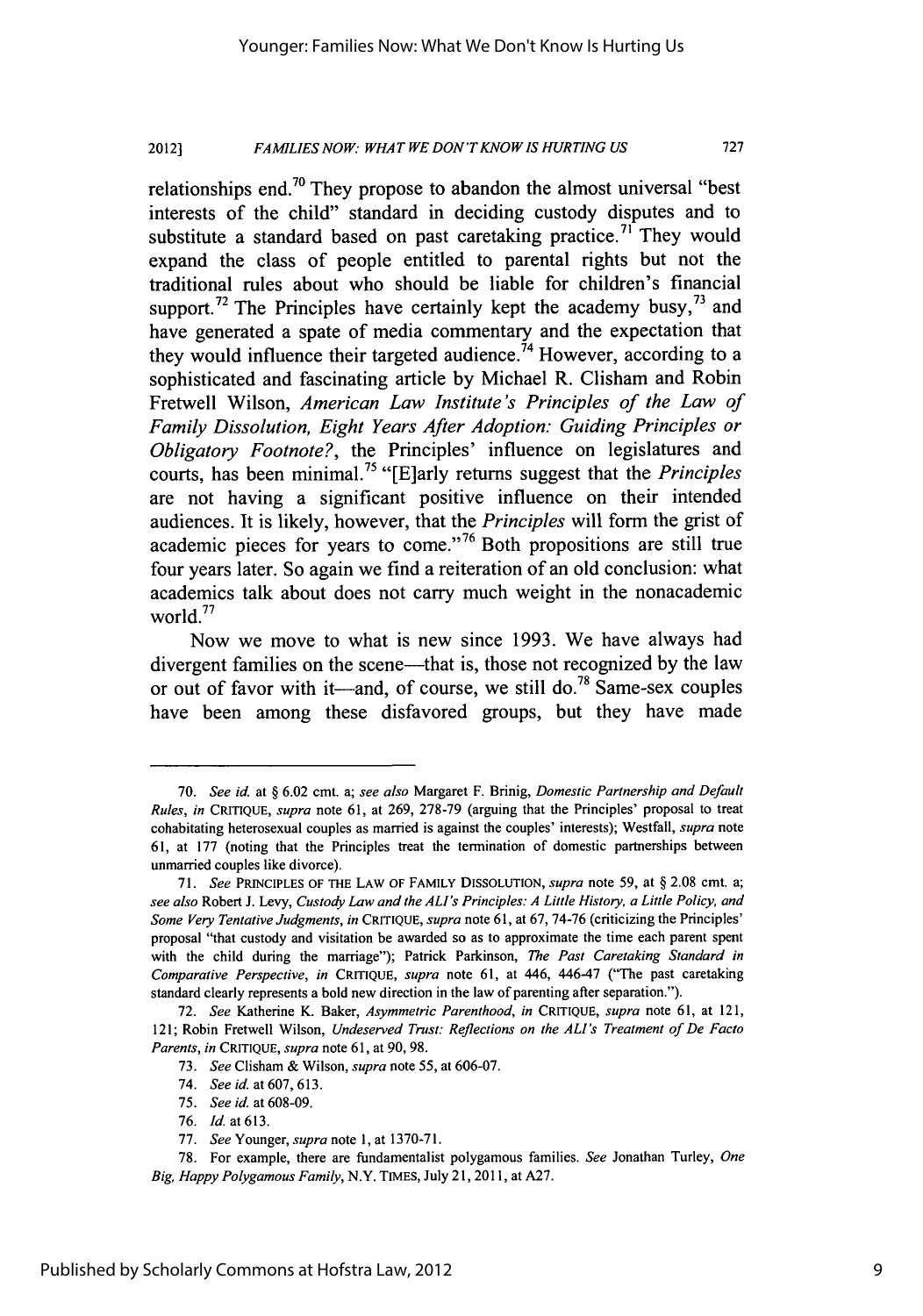## *HOFSTRA LAW REVIEW*

astonishing strides toward acceptance since **1993. <sup>79</sup>**Then, *Bowers v. Hardwick, '0* holding states could constitutionally proscribe private consensual intimate same-sex conduct, was seven years old.<sup>81</sup> "Don't Ask, Don't Tell" ("DADT"), $82$  the federal law mandating the discharge of any U.S. armed service member who was openly lesbian, gay, or bisexual, was newly minted. <sup>83</sup> It became official U.S. policy in American military forces in December 1993. <sup>84</sup> Bowers has been overruled,<sup>85</sup> DADT is now ended,  $86$  and the 2010 Census was the first to report the numbers of same-sex couples who describe themselves as married (that is, those who used the terms husband and wife to describe their relationship). $87$  Six states allow same-sex couples to marry. $88$ 

Some would say that the law, through judicial decision and legislation, is accomplishing the cultural shift in attitudes about gay families.<sup>89</sup> Others would attribute it to the mass media, more specifically to television programs like *Will and Grace* and *Ellen*.<sup>90</sup> The former was a sitcom that ran for eight seasons from 1998 to 2006.<sup>91</sup> It featured apartment mates, Will, a gay male lawyer, played by Eric McCormack, and Grace, a straight female interior designer, played by Deborah Messing.<sup>92</sup> The *Ellen* show ran for four seasons from 1994 to 1998.<sup>93</sup> It

728

- 86. *See* Don't Ask, Don't Tell Repeal Act of 2010, § 2(f), 123 Stat. at 3516.
- 87. O'Connell & Feliz, *supra* note 16, at 3.
- 88. *See infra* note 111 and accompanying text.

89. *See also* Adam Liptak, *Gay Vows, Repeated from State to State,* N.Y. TIMES, Apr. 12, 2009, at WK1 (noting the effects ofjudicial decisions on public opinion of same-sex marriage). *See generally* James W. Stoutenborough et al., *Reassessing the Impact of Supreme Court Decisions on Public Opinion: Gay Civil Rights Cases,* 59 POL. REs. Q. 419 (2006) ("First, the results of our aggregate level analysis reveal that Supreme Court decisions can have a significant impact on public opinion in the area of gay civil rights.").

92. Id.

<sup>79.</sup> See, e.g., MOVEMENT ADVANCEMENT PROJECT, THE MOMENTUM REPORT: AN ANALYSIS OF KEY INDICATORS OF LGBT EQUALITY IN THE U.S. 1-2 (2011), available at http://lgbtmap.org/file/momentum-report-201 I.pdf.

<sup>80. 478</sup> U.S. 186 (1986).

<sup>81.</sup> *Id.* at 189.

<sup>82.</sup> **10** U.S.C. § 654 (2006), *repealed by* Don't Ask, Don't Tell Repeal Act of 2010, Pub. L. 111-321, 123 Stat. 3515; *see also Legislative History of the Law Regarding Homosexuals in the Military,* CENTER FOR MIL. READINESS (Aug. 22, 2008, 11:16 AM), http://www.cmrlink.org/H Military.asp (referring to the law as "Don't Ask, Don't Tell" (internal quotation marks omitted)).

<sup>83.</sup> *Id.* § 654(b).

<sup>84.</sup> *Id. §* 654.

<sup>85.</sup> *See* Lawrence v. Texas, 539 U.S. 558, 578 (2003).

<sup>90.</sup> *See* Jennifer M. Bonds-Raacke et al., *Remembering Gay/Lesbian Media Characters: Can Ellen and Will Improve Attitudes Toward Homosexuals?,* 53 J. HOMOSEXUALITY, no. 3, 2007, at 19, 20-21.

<sup>91.</sup> *Will & Grace (1998-2006),* INTERNET MOVIE DATABASE, http://www.imdb.com/titlel tt0157246/ (last visited July 27, 2012).

<sup>93.</sup> *Ellen (1994-1998),* INTERNET MOVIE DATABASE, http://www.imdb.com/title/tt0l08761/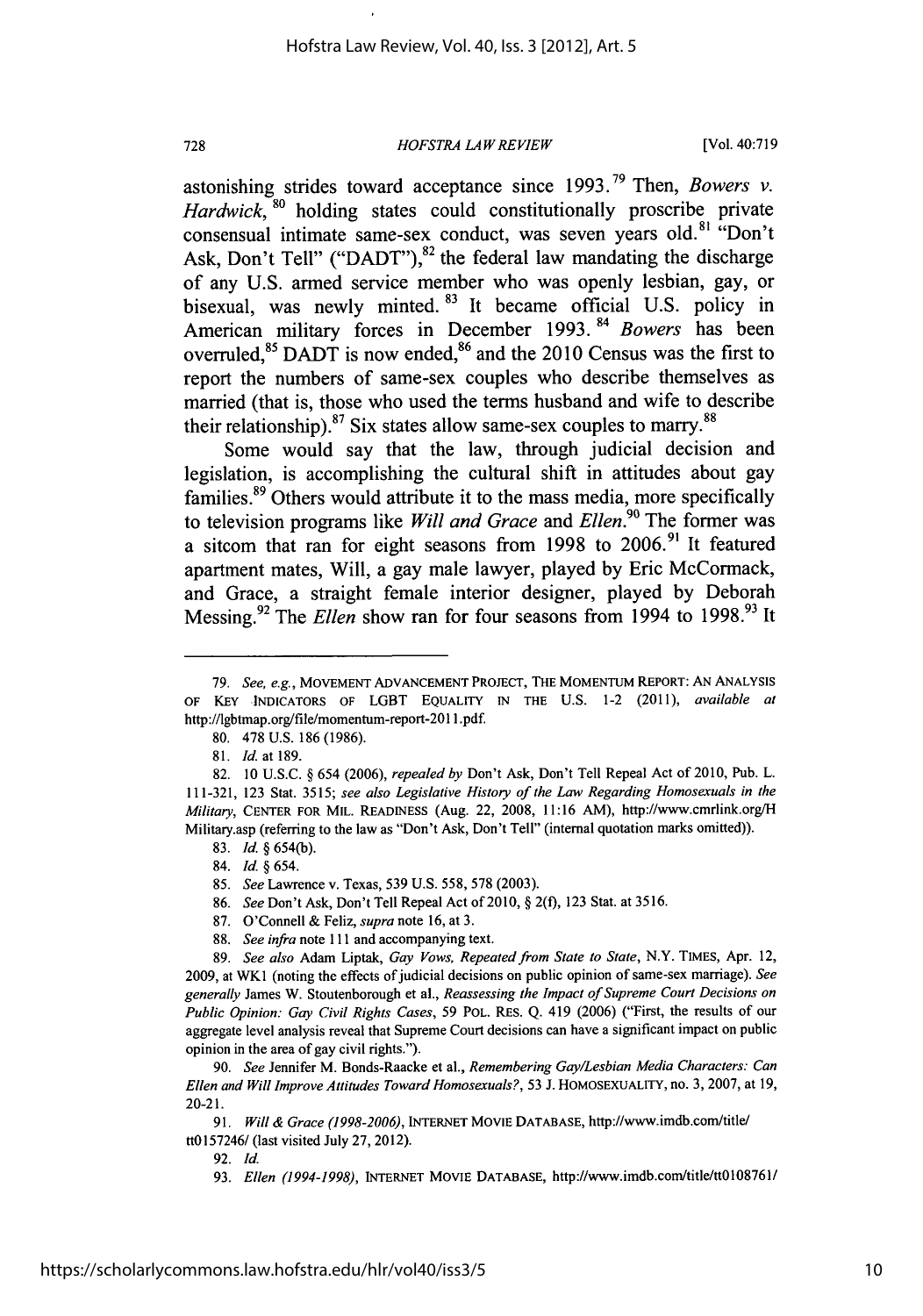#### *FAMILIES NOW. WHAT WE DON'TKNOWIS HURTING US* **2012]**

featured Ellen Morgan, a neurotic lesbian bookstore owner, played by Ellen DeGeneres. 94 Ellen DeGeneres came out on the *Oprah Winfrey Show* in 1997.<sup>95</sup> Ellen Morgan came out later in the year during the *Ellen* show, doubling the impact.<sup>96</sup> What these characters did for same-sex acceptance, Candice Bergen, as Murphy Brown, in the television show of the same name, had done for acceptance of single motherhood when she became an unwed mother during the 1992 presidential campaign.<sup>97</sup> As Dahlia Lithwick describes the effect in *The New Yorker Magazine:* "A mainstream television comedy featuring openly gay characters demonstrated what social scientists have long known: the single most important indicator of one's support for gay rights is whether one knows someone who is gay. In a pinch, it seems, a fellow [or a gal] on TV will do." <sup>98</sup>

For those who prefer to see the law as the instrument of change, we could say the first real legal impetus came from *Romer v. Evans,99* in which the U.S. Supreme Court, in 1996, held that a Colorado ordinance that discriminated against gay persons violated the Equal Protection Clause of the **U.S.** Constitution. **100** Less than a month after that decision both houses of Congress by large majorities passed the Defense of Marriage Act ("DOMA"),  $^{101}$  defining marriage as a union between one man and one woman for all federal purposes and purporting to relieve states from recognizing any such union though recognized by another state. $102$ 

President Clinton signed DOMA on September 21, 1996.<sup>103</sup> States followed through with similar legislation and constitutional amendments-so-called "little  $DOMAs$ "-of their own.<sup>104</sup> There, gay

97. *See* Younger, *supra* note 1, at 1378-79.

99. 517 U.S. 620 (1996).

100. *Id.* at 635-36.

102. *See* id.

103. *Id.*

<sup>(</sup>last visited July 27, 2012).

<sup>94.</sup> **Id.**

<sup>95.</sup> Eric Mink, *'Ellen' Hype* Shifts *into Oprah-Drive,* N.Y. DAILY NEWS (Apr. 30, 1997), http://articles.nydailynews.com/1997-04-30/entertainment/18042063\_1\_ellen-degeneres-abcsitcom-audience.

<sup>96.</sup> Brinda Adhikari & Enjoli Francis, *Ellen DeGeneres Reflects on Coming-Out Episode, 15 Years Later,* ABC NEWS (May 4, 2012), http://abcnews.go.com/Entertainment/PersonOfWeek/ellen -degeneres-reflects-coming-episode-declaring-gay-15/story?id=16281248#.T\_9R13BQPLc.

<sup>98.</sup> Dahlia Lithwick, *Extreme Makeover: The Story Behind* Lawrence v. Texas, NEW YORKER, Mar. 12, 2012, at 76 (reviewing DALE CARPENTER, FLAGRANT CONDUCT: THE STORY OF *LAWRENCE* **V.** *TEXAS* (2012)).

<sup>101.</sup> Defense of Marriage Act, Pub. L. No. 104-199, 110 Stat. 2419 (1996) (codified at 1 U.S.C. § 7 (2006) and 28 U.S.C. § 1783C (2006)).

<sup>104.</sup> **DANIELLE O'CONNELL, STATE** OF CONN. **GEN.** ASSEMB., FEDERAL **AND STATE** DOMA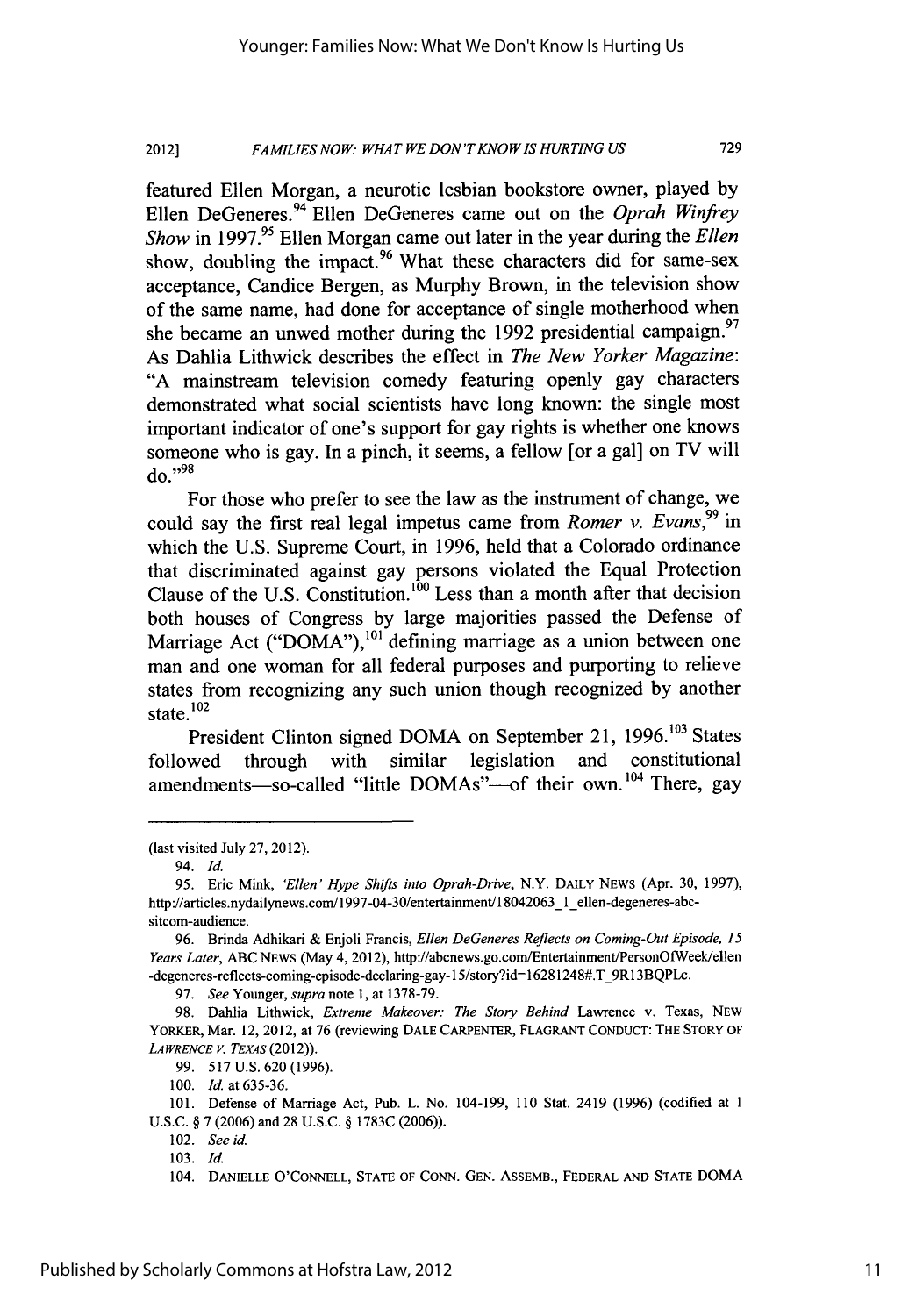*HOFSTRA LA W RE VIEW*

marriage stalled until the Court decided *Lawrence v. Texas*<sup>105</sup> in 2003. In it, the Court overruled the seventeen-year-old decision in *Bowers. <sup>106</sup>* Changing its mind in *Lawrence,* the Court held, as a matter of substantive due process that a state could not, consistently with the U.S. Constitution, prohibit same-sex consensual conduct in private places.<sup>107</sup> The Court thus "decriminalized" gay Americans.<sup>108</sup>

Just the next year, the Massachusetts Supreme Court, in a four to three decision, held that confining marriage to one man and one woman violated the Massachusetts Constitution.<sup>109</sup> That state thus became the first to issue marriage licenses to same-sex couples.<sup>110</sup> As of this writing, there are six jurisdictions in the United States where same-sex couples can marry.<sup>111</sup> The rest do not afford such protection, though five states do provide civil unions.<sup>112</sup> Alongside those jurisdictions that allow samesex couples to marry, the majority of states retain their little DOMAs. **' 13** The federal prohibition still lies on the books but President Obama has instructed the Justice Department not to enforce it.<sup>114</sup> This situation has served to make counting gays, married and not, very difficult for the Census Bureau, $115$  and may explain why it has provided no fewer than three counts of them side-by-side. 116 **1** think there is a great deal of potential societal good to be harvested here. If the demographic picture shows truly that marriage is in danger of becoming obsolete, we ought to welcome this group that is ready and waiting to help shore it up. As gays marry and form stable families, they may lead the way to "saving" heterosexual marriage as well. $^{117}$ 

111. Neroulias, *supra* note 5.

113. Neroulias, *supra* note 5.

730

LANGUAGE, 2002-R-0957 (Dec. 6, 2002), available at http://www.cga.ct.gov/2002/rpt/2002-R-0957.htm.

<sup>105. 539</sup> U.S. 558 (2003).

<sup>106.</sup> *Id.* at 578 (overruling Bowers v. Hardwick, 478 U.S. 186 (1986)).

<sup>108.</sup> *See* DALE CARPENTER, FLAGRANT CONDUCT: THE STORY OF *LAWRENCE V. TEXAS* 282-83 (2012).

<sup>109.</sup> *See* Goodridge v. Dep't of Pub. Health, 798 N.E.2d 941, 969 (Mass. 2003).

<sup>110.</sup> *Same-Sex Couples Ready to Make History in Massachusetts,* CNN (May 17, 2004), http://articles.cnn.com/2004-05-17/justice/mass.gay.marriage\_1\_lesbian-couples-marriage-lawfederal-constitutional-amendment.

<sup>112.</sup> Josh Levs, *Two More States Allow Same-Sex Civil Unions,* CNN (Jan. 1, 2012), http://articles.cnn.com/2012-01-01/us/us civil-unions 1 civil-unions-marriage-licenses-hawaiiand-delaware.

<sup>114.</sup> Letter from Eric H. Holder, Jr., Att'y Gen. to Hon. John A. Boehner, Speaker, U.S. House of Representatives (Feb. 23, 2011), *available at* http://www.justice.gov/opa/pr/2011/February/11 ag-223.html.

<sup>115.</sup> *See* O'Connell & Feliz, *supra* note 16, at 6.

<sup>116.</sup> *See supra* note 16 and accompanying text.

<sup>117.</sup> *See* Frank Bruni, Op-Ed., *Value our Families,* N.Y. TIMES, Feb. 21, 2012, at A25; *see*

<sup>107.</sup> Id.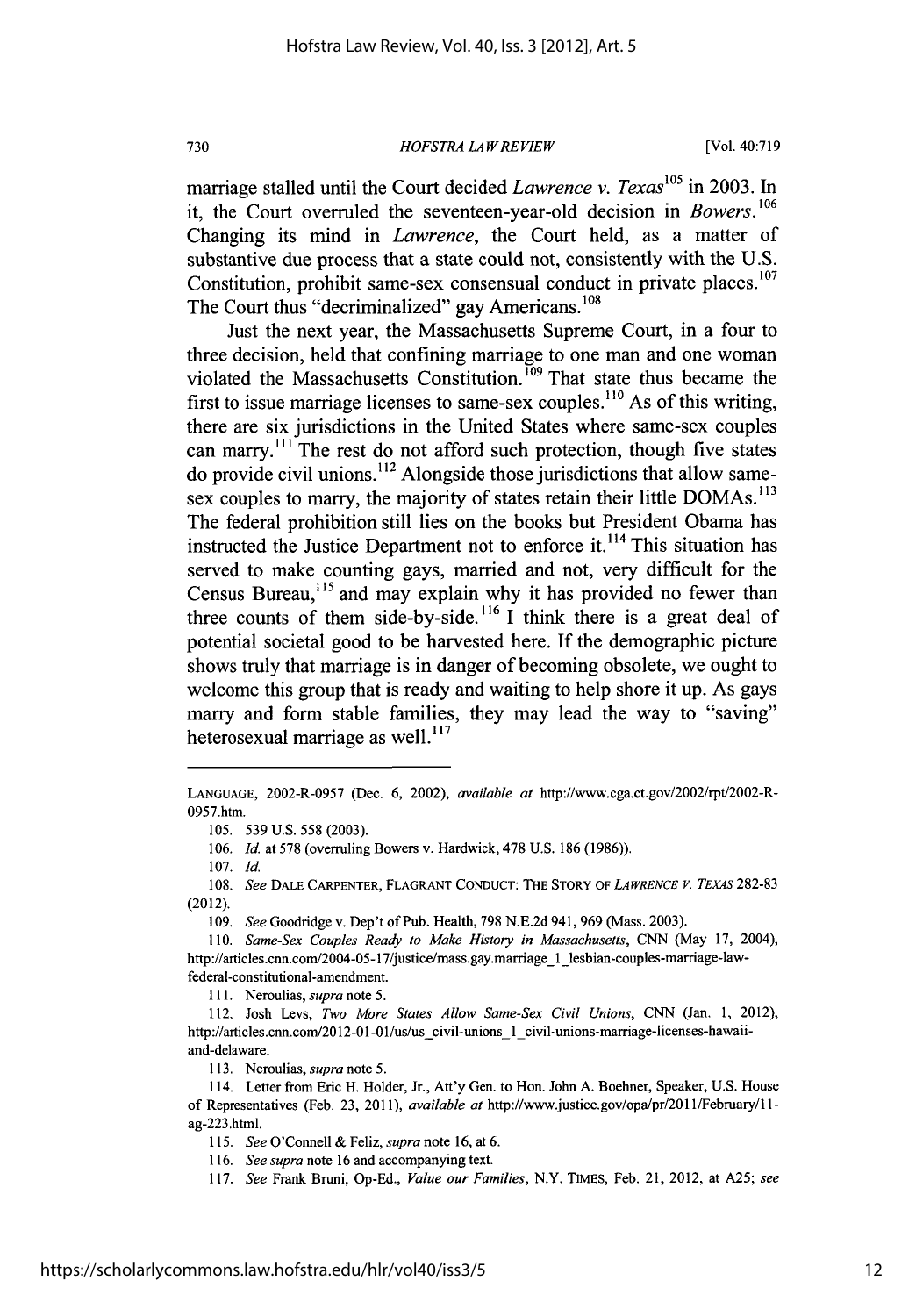#### **FAMILIES NOW: WHAT WE DON'T KNOW IS HURTING US** 2012]

Our demographic picture shows us that women continue to engage in the old dangerous conduct: marrying, divorcing, and having children in and out of wedlock. Some are modifying their behavior.<sup>118</sup> First, more women are deciding not to have children at all; childlessness **by** choice may be becoming a more acceptable lifestyle. **'19** Second, while "motherhood without marriage" becomes more and more "normal," there is one group of women that still "largely resists the trend: college graduates who overwhelmingly marry before having children," and stay married.<sup>120</sup>

In the affluent neighborhoods where many college-educated Americans live, marriage is alive and well and stable families are the rule. Young Americans with college degrees, once thought to be a cultural vanguard, are creating a neotraditional style of family life: although they may cohabit with their partners, nearly all of them marry before having their first child. Furthermore, while most wives work outside the home, the divorce rate in this group has declined to levels not seen since the early 1970s. **<sup>121</sup>**

Education is good for women: that was my earlier message. **122** It is heartening to see some women heeding it, and younger women among them. $^{123}$ 

The more things change, however, the more they stay the same. So it is that we find women engaging in new types of dangerous conduct.<sup>124</sup> They are using assisted reproductive technology ("ART") to help not

also Danielle Kurtzleben, *Divorce Rates Lower in States with Same-Sex Marriage,* U.S. NEWS (July 6, 2011), http://www.usnews.com/news/articles/2011/07/06/divorce-rates-lower-in-states-withsame-sex-marriage (reporting that "5 of the 10 states . . . with the lowest divorce rates per thousand people... perform or recognize gay marriages").

<sup>118.</sup> *See* Gretchen Livingston & D'Vera Cohn, *Childlessness up Among All Women; Down* Among Women *with Advanced Degrees,* PEW RES. **CENTER** 2 (2010), *available at* http://www.pewsocialtrends.org/files/2010/11/758-childless.pdf.

<sup>119.</sup> Id.

<sup>120.</sup> DeParle & Tavemise, *supra* note 49, at **Al.**

<sup>121.</sup> W. Bradford Wilcox & Andrew J. Cherlin, *The Marginalization of Marriage in Middle* America, BROOKINGS, 2 (Aug. 2011), http://www.brookings.edu/-/media/research/files/papers /2011/8/10%20strengthen%20marriage%20wilcox%20cherlin/0810\_strengthen\_marriage\_wilcox\_c herlin.pdf.

<sup>122.</sup> Younger, *supra note* **1,** at **1383.**

**<sup>123.</sup>** Catherine Rampell, *Instead of Work, Younger Women Head to School,* N.Y. TIMES, Dec. **29, 2011,** at **Al.**

<sup>124.</sup> Magdalina Guguheva, Couns. for Responsible Genetics, *Surrogacy in America,* 17-22 (2010), http://www.councilforresponsiblegenetics.org/pageDocuments/KAEVEJOAIM.pdf; Judy Norsigian, *Egg Donation Dangers,* COUNS. FOR RESPONSIBLE **GENETICS,** http://www.councilforresponsiblegenetics.org/ViewPage.aspx?pageld=103 (last visited July 27, 2012); *Risks of In Vitro Fertilization (IVF),* AM. **SOC'Y** FOR REPRODUCTIVE MED., http://www.asrm.org/uploadedFiles/ASRM-Content/Resources/Patient-Resources/Fact-Sheets-and Info Booklets/risksofivf.pdf (last updated 2012) [hereinafter ASRM].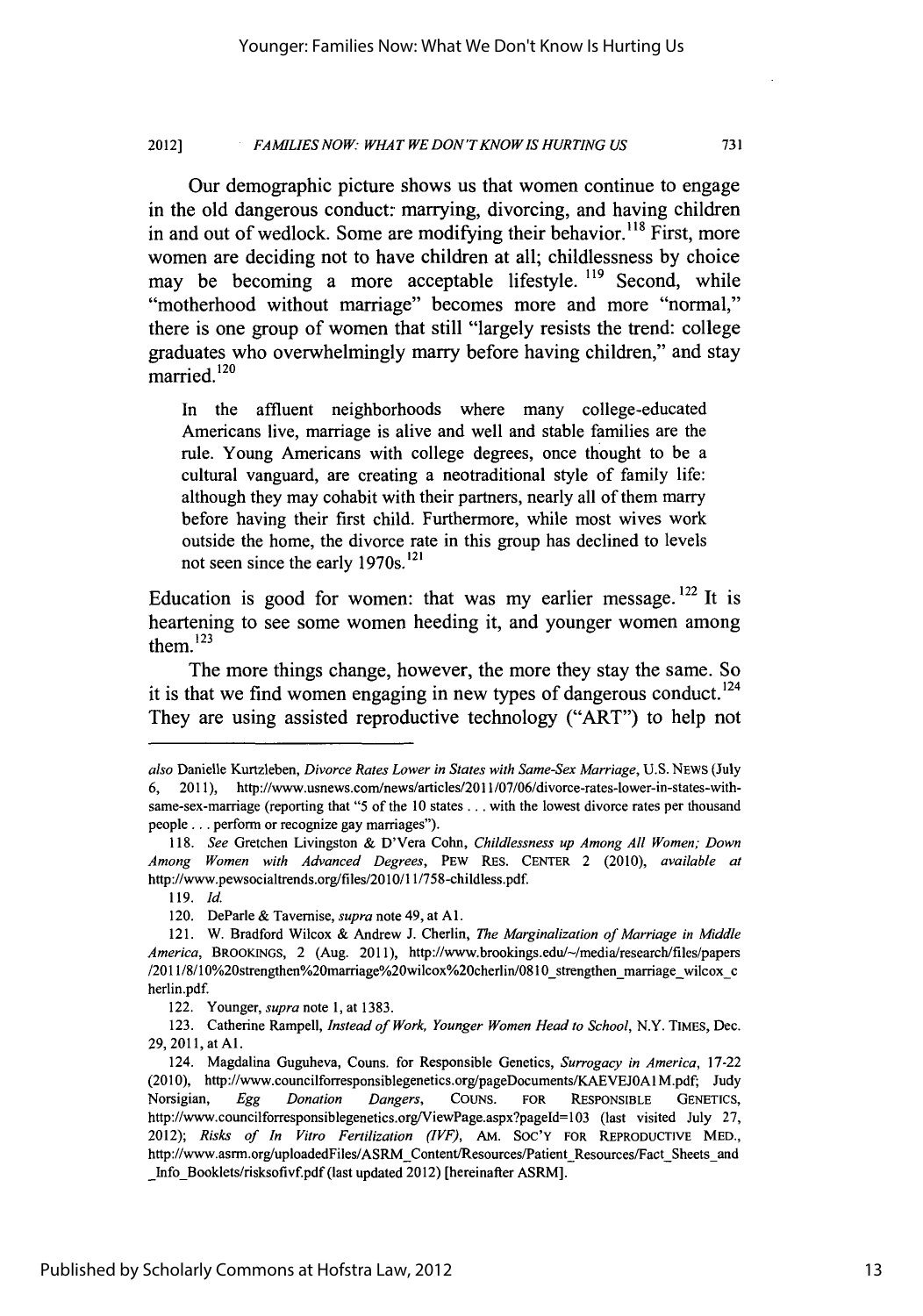## *HOFSTRA LA W REVIEW*

only themselves, but other women and gay men to have babies.<sup>125</sup> Thev are engaged in egg retrieval, in vitro fertilization, embryo transfer, and serving as gestational or genetic surrogates for others.<sup>126</sup> This is brave, and when done for someone else, altruistic and not very well paid. $127$ Whomever the procedure is done for, it is risky behavior.<sup>128</sup> At the least we could hope to keep careful watch on the women going into these activities and the babies coming out of them, monitoring their numbers and health. The Centers for Disease Control and Prevention ("CDC") provides some information, for example:

Recent research by the Centers for Disease Control showed that ART babies are two to four times more likely to have certain kinds of birth defects. These may include heart and digestive system problems, and cleft (divided into two pieces) lips or palate. Researchers don't know why this happens. The birth defects may not be due to the technology. Other factors, like the age of the parents, may be involved. More research is needed. The risk is relatively low, but parents should consider this when making the decision to use ART.<sup>129</sup>

The CDC does not do any of its own counting or monitoring but is dependent on fertility clinics and other agencies like the American Society for Reproductive Technology ("SART") to report to it.<sup>130</sup> They, of course, are not mere observers; they are deeply interested.<sup>131</sup> SART, according to its website is "the primary organization of professionals dedicated to the practice of assisted reproductive technologies (ART) in the United States."<sup>132</sup> Both SART and the CDC seem most interested in "success rates," $133$  as is Congress.<sup>134</sup> This is not much of a record on

732

<sup>125.</sup> *See* CENTER FOR SURROGATE PARENTING, http://www.gaysurrogacyagency.com/ (last visited July 27, 2012); *see also* Gugucheva, *supra* note 124, at 4.

<sup>126.</sup> Gugucheva, *supra* note 124, at 4. Genetic surrogacy is not new, of course. There are several examples in the Book of Genesis in the Old Testament: Hagar for Sarai; Bilhah for Rachel, and Zilpah for Leah. *Genesis* 16:1-15, 30:1-23.

<sup>127.</sup> Gugucheva, *supra* note 124, at 5.

<sup>128.</sup> *See* ASRM, *supra* note 124.

<sup>129.</sup> *Infertility FAQ's,* CENTERS FOR DISEASE CONTROL **&** PREVENTION, http://www.cdc.gov/reproductivehealth/infertility/ (last updated Apr. 19, 2012).

<sup>130.</sup> *See Assisted Reproductive Technology Resources,* CENTERS FOR DISEASE CONTROL & PREVENTION, http://www.cdc.gov/art/ARTResources.htm (last updated Apr. 19, 2012).

<sup>131.</sup> *See About CDC's Division of Reproductive Health,* CENTERS FOR DISEASE CONTROL & PREVENTION, http://www.cdc.gov/reproductivehealth/DRH/index.htm (last updated Apr. 25, 2012).

<sup>132.</sup> **SOCIETY** FOR ASSISTED REPRODUCTIVE TECHNOLOGY, http://www.sart.org/ (last visited July **27,** 2012).

**<sup>133.</sup>** This means pregnancies per cycle. To translate it into something comprehensible to the ordinary patient is difficult. *See* DEBORA L. SPAR, THE BABY **BUSINESS:** How MONEY, SCIENCE, **AND** POLITICS DRIVE THE COMMERCE OF **CONCEPTION 55-56 (2006).**

<sup>134.</sup> *See* Fertility Clinic Success Rate and Certification Act of **1992,** 42 **U.S.C.** § 263a-1 (2006).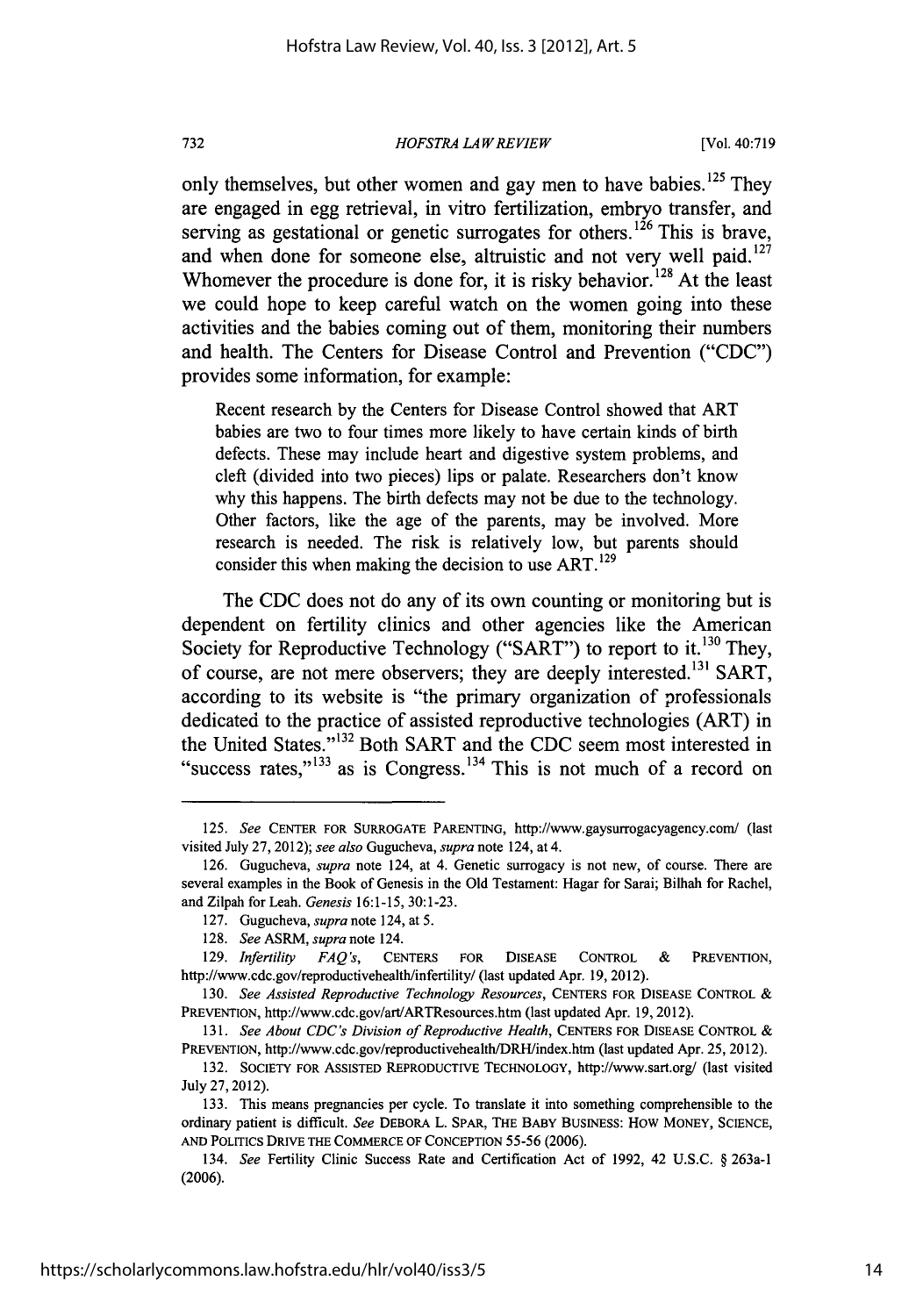# 2012] *FAMILIES NOW" WHAT WE DON'TKNOWIS HURTING US* **733**

which to formulate a sound national policy or educate those most directly involved.

I still believe that education is the key to protecting women from the dangerous things they do. There is a glaring need for reliable data to enable them to learn the right lessons. Perhaps in the next twenty years we will have collected it and their educations will be complete.